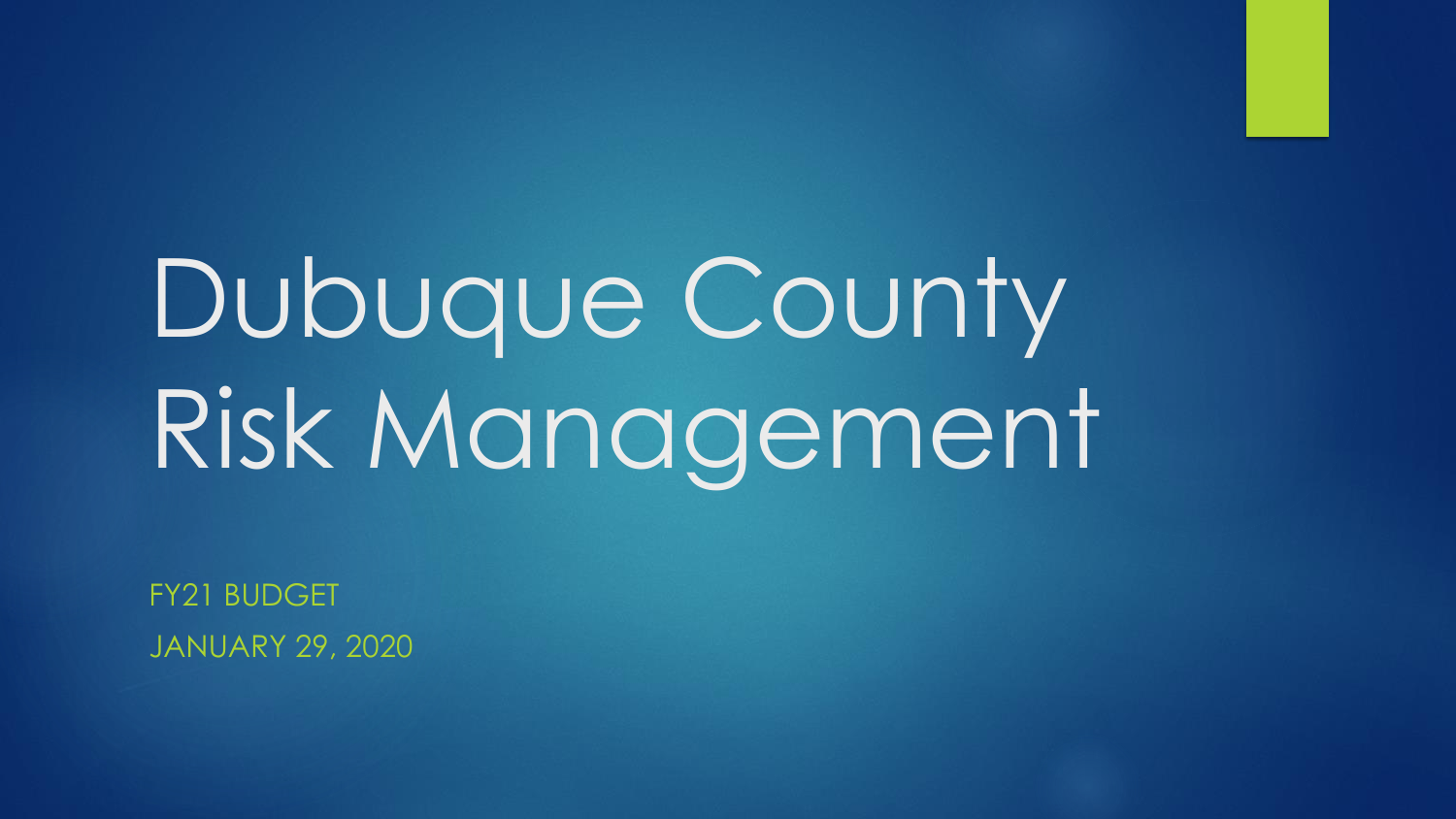#### Risk Management Department

- Responsible for administering the Countywide general liability and workers' compensation programs
- **Funded through General Supplemental Levy**
- General Liability policies through ICAP
- Workers' Compensation policy through IMWCA
- Employee Crime/Bond through Old Republic Surety Company
- Sunnycrest professional liability policy through Hallmark Specialty Insurance Company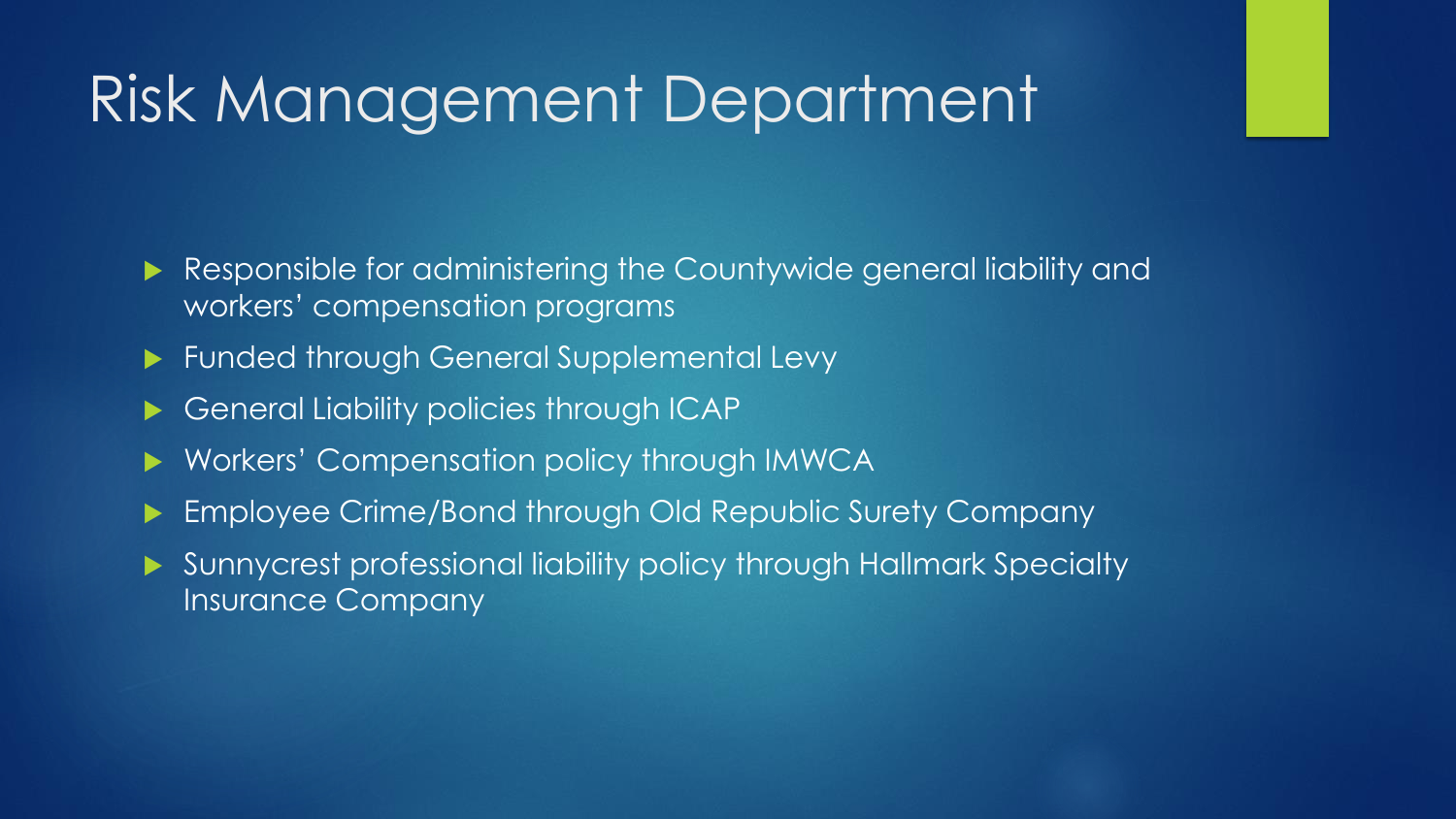### ICAP

**Provides Dubuque County's property and casualty insurance** 

- ICAP provides coverage to nearly 800 Iowa public entities, including 75 of Iowa's 99 counties
- Policy period January 1, 2020 January 1, 2021
- $\geq 2020$  premium = \$386,632.84
- $\geq 2019$  premium = \$373,022.16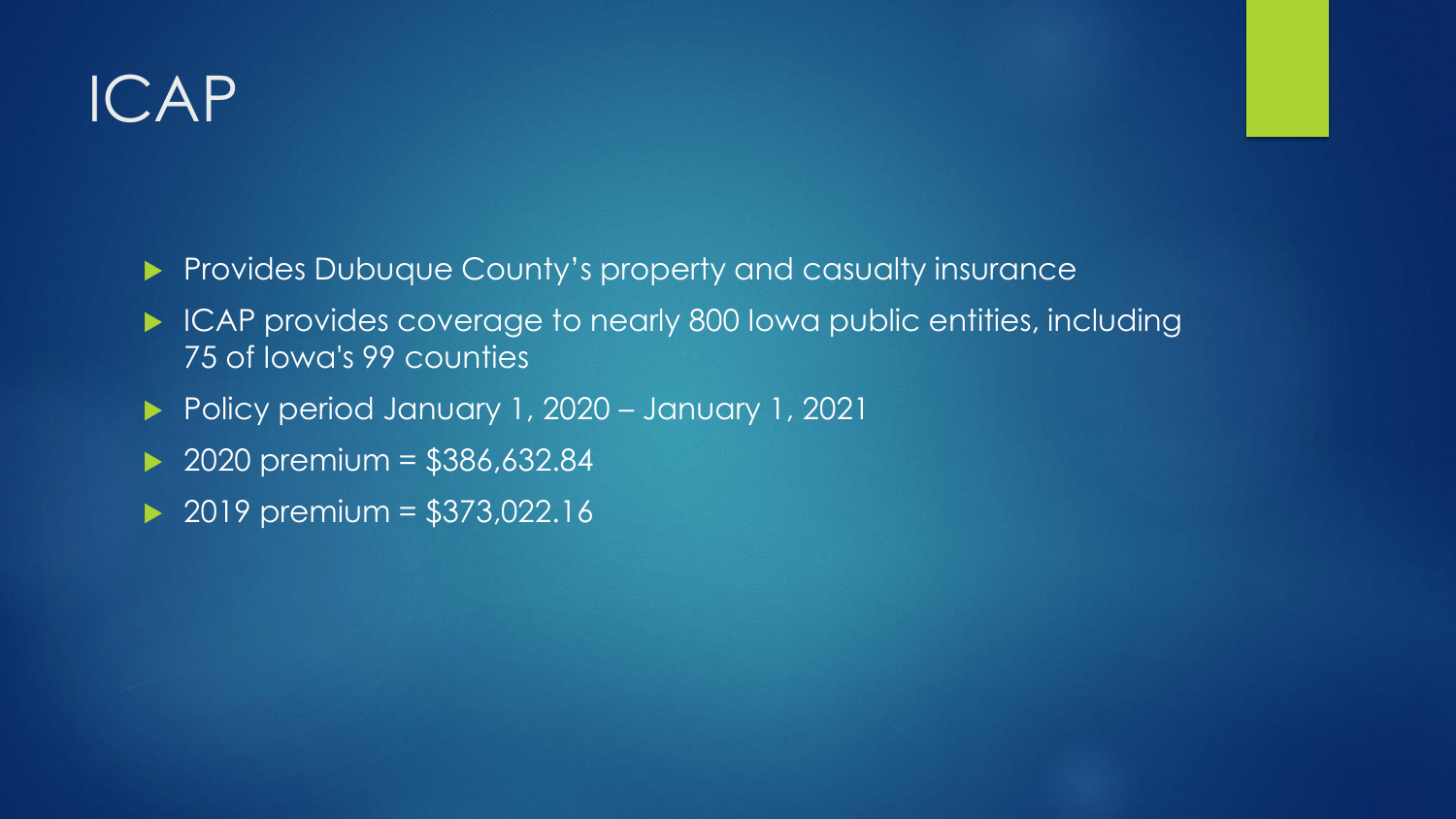

**Provides Dubuque County's Workers' Compensation Coverage** 

- IMWCA provides coverage for more than 49,000 Iowa employees
- Policy period July 1,  $2019 -$  July 1,  $2020$
- $\blacktriangleright$  FY20 Premium = \$293,972
- $\triangleright$  FY19 Premium = \$282,464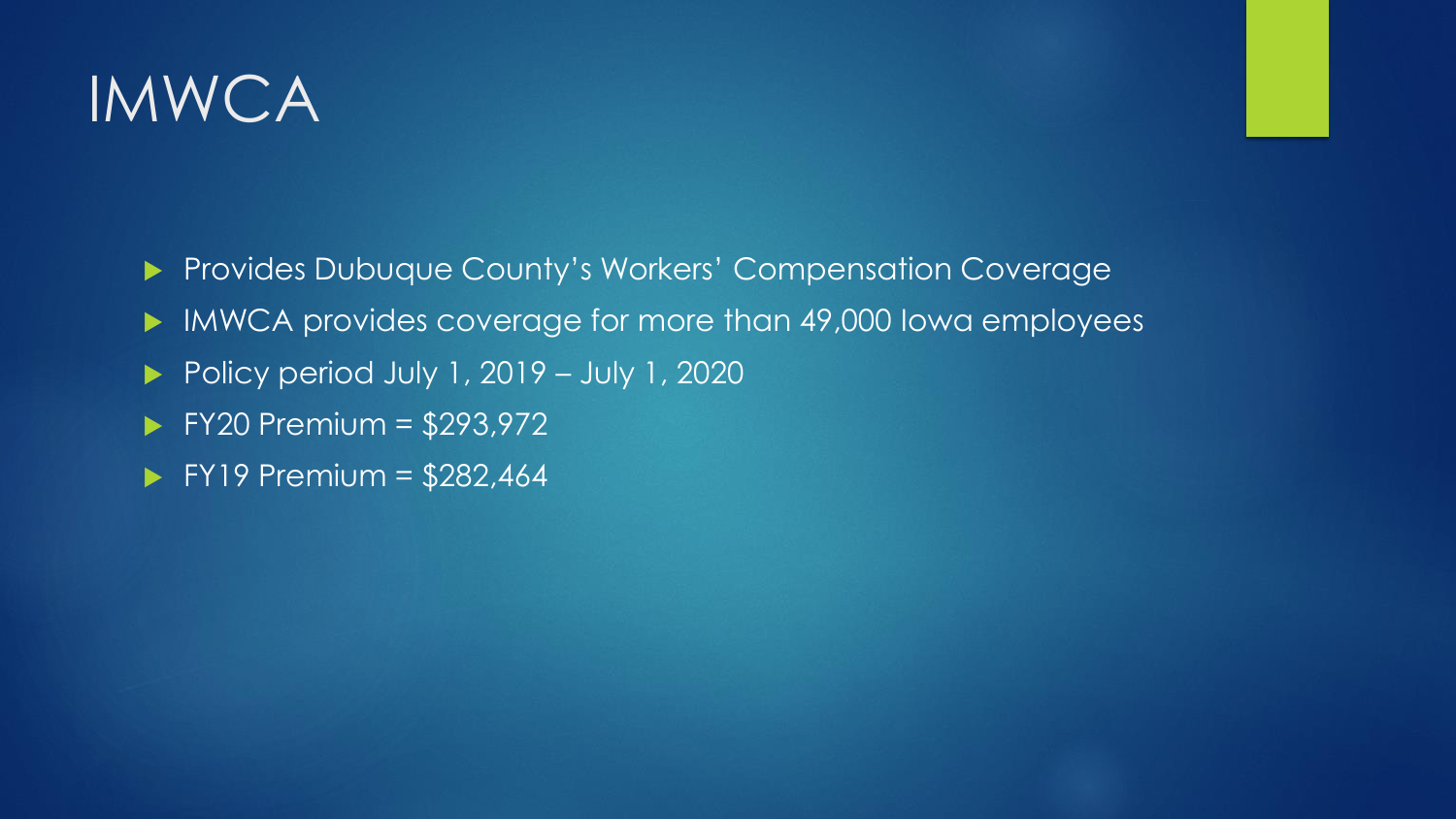#### Old Republic Surety Company

- Provides Dubuque County Crime/Bond policy
- Specialized in bond underwriting
- Policy period January 1, 2020 January 1, 2021
- $\geq 2020$  premium = \$4,615
- $\geq$  2019 premium = \$4,615